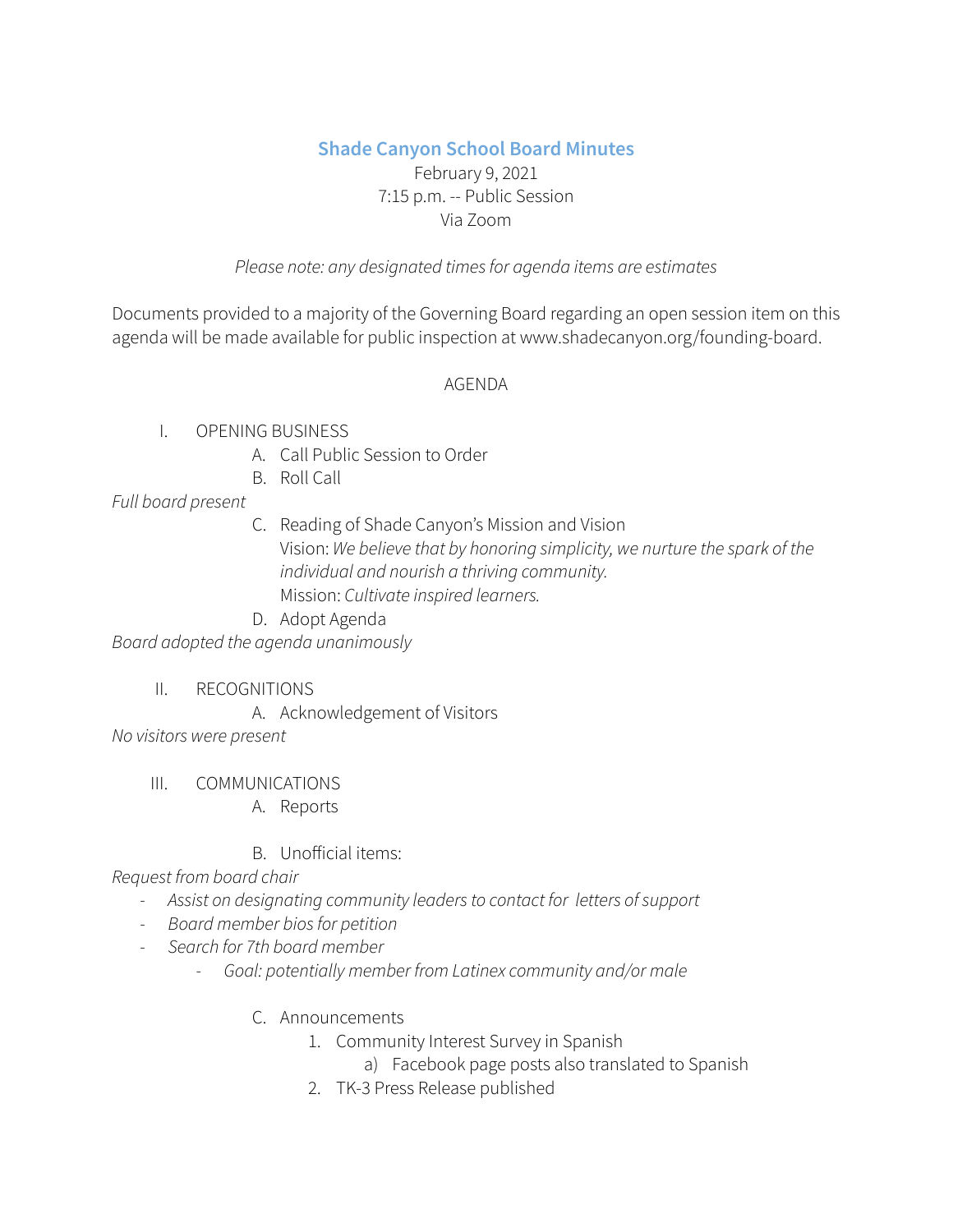#### IV. PUBLIC COMMENT PERIOD

Public comment on any item of interest to the public that is within the Board's jurisdiction will be heard. The Board may limit comments to no more than 3 minutes pursuant to Board policy. Public comment will also be allowed on each specific agenda item prior to Board action thereon.

#### V. CONSENT CALENDAR

A. Approve minutes of the board meeting held on February 2, 2021.

*Board approved the minutes unanimously*

## VI. OLD BUSINESS

A. ACTION ITEM: Discussion and possible approval of draft calendar for 2022-23 school year to be included in charter petition.

## *NOTES:*

*Board agreed to adding the sentiment to the petition draft that Cesar Chavez and Indigenous People's Day are important holidaysthat we intend to honor*

*Idea: ask parentsin a survey how they feel about how they would like to celebrate Cesar Chavez/Dia De Los Muertos and/or Indigenous People's Day.*

*Keep it minimalso that we don't drastically change the calendar that wasshared with KVUSD*

Staff dev days - do we use already days off for these (turn a holiday into a staff dev day) or take *extra days off*

*"Ski week" and Thanksgiving week are options*

*Board discussed listing festivals on draft calendar (ie Michalmas, May Faire, etc) These days may be minimal Other charter petitions do not list festivalsin calendar Board agreed to not list festivalsin petition calendarsection*

*The board voted to approve the draft calendar that mimics KVUSD but also patterned after what other Waldorf Schools do forstaff dev days.*

# VII. NEW BUSINESS

A. ACTION ITEM: Discussion and possible approval of the following authorization:

#### AUTHORIZATION TO RETAIN COUNSEL

WHEREAS, the Directors desire that the Corporation retain Young, Minney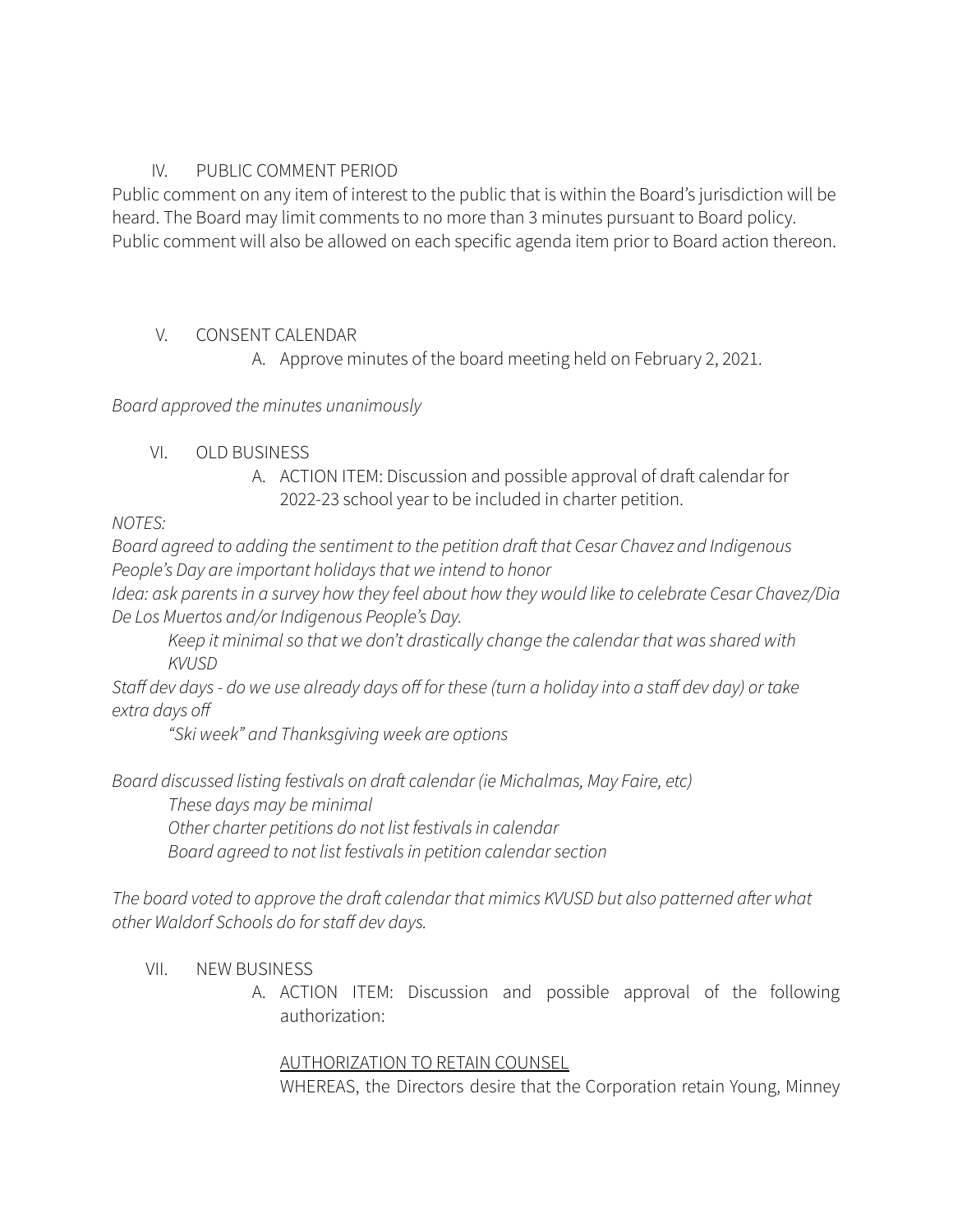& Corr, LLP to advise it regarding the establishment and operations of California Charter Schools.

NOW, THEREFORE, RESOLVED, that the President or Chairman be, and he hereby is, authorized and directed to execute an Agreement employing Attorneys with Young, Minney & Corr, LLP.

*Motion to enter into contract with Young, Minney and Corr Board approved*

- B. DISCUSSION ITEM: Presentation, discussion, and possible approval of estimated budget needs between now and petition authorization, discuss spending priorities and rough calendar of spending
- C. DISCUSSION ITEM: Board fundraising strategy suggestions and brainstorming (both on schedule, methods and fundraising committee structure--separate foundation)

Board agreed to do a bulb sale on Feb 27 (prep on 19th) Board discussed the members of the board donating to fund Board members to give checks to Savannah or Morgan made out to "Shade Canyon School" *Gina left the meeting at 8:37pm*

#### VIII. ADVANCE PLANNING

A. Next meeting date:

February 23 at 7:15

- B. Suggested Future Agenda Items.
	- 1. Employee interview procedure
	- 2. Retroactive Action by Written Consent of Incorporators
	- 3. Conflict of Interest Code
	- 4. DIscuss budget
	- 5. DISCUSSION ITEM: How to best motivate people to take the Community Interest Survey
- IX. ADJOURNMENT